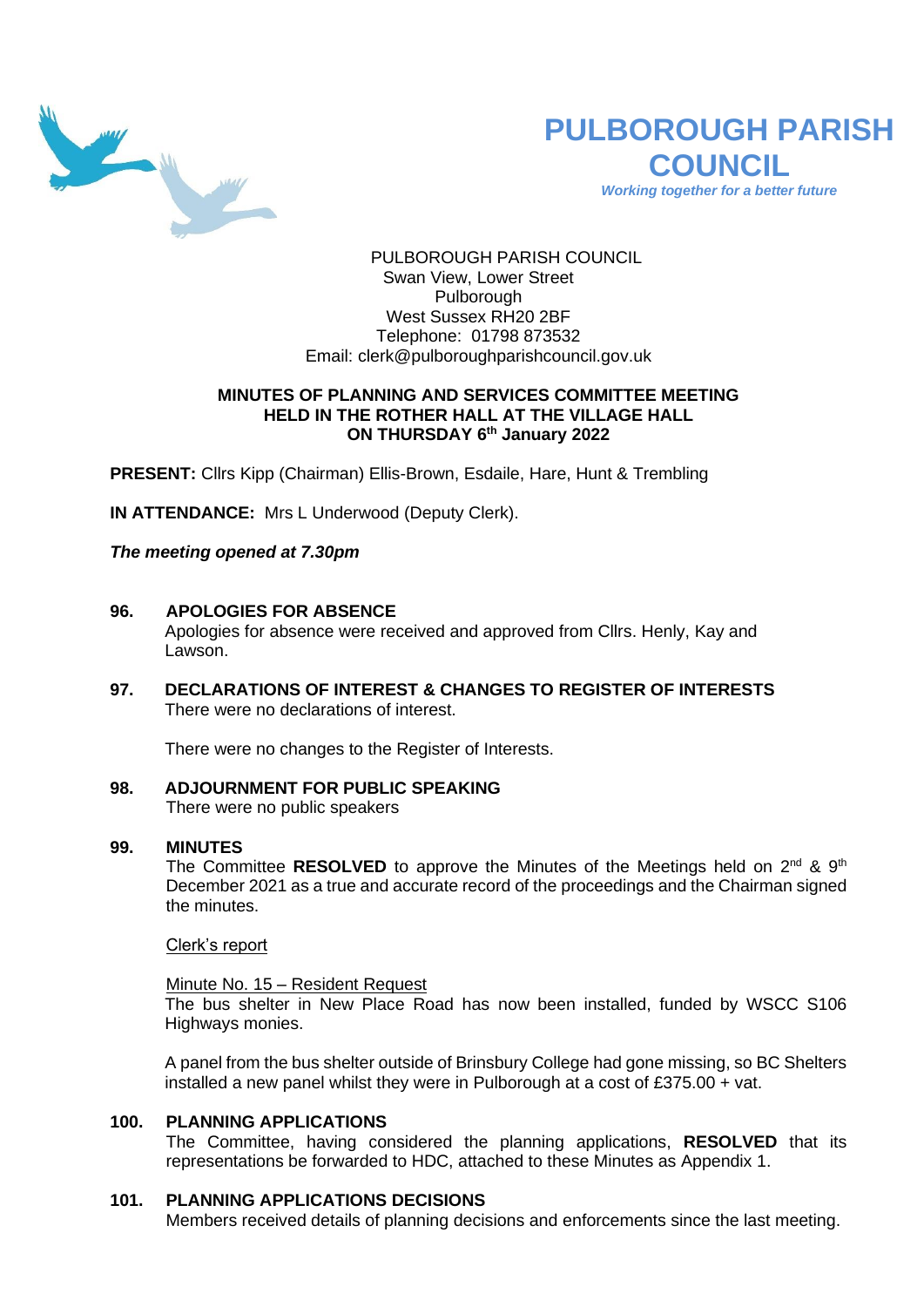#### **102. MILLENIUM CLOCK ON LOWER ST, PULBOROUGH**

Cllr. Hunt advised that she has been in contact with Smith of Derby and WSCC Highways about using a mobile scaffold tower to repair the clock (which costs £167.00 for one week) – Smith of Derby have confirmed that would be ok to use as long as they can gain access to the hands of the clock and WSCC Highways advised that no license was needed for a mobile tower scaffold.

It was queried whether traffic management would be required and Cllr. Hunt confirmed that WSCC Highways have said it was not required. Members **AGREED** to using the mobile scaffold tower, but the Deputy Clerk advised that she would need email confirmation that no traffic management is required from WSCC Highways before the repair could be arranged. Cllr. Hunt will send this and details of the tower scaffold company to the Deputy Clerk.

Members received the clock repair costs again and **RESOLVED** to use Smith of Derby at a cost of £1332.00, to be taken from the contingency cost code.

Members commented that if no traffic management is needed and the cost is lower, then the recommendation to Full Council of allocating £5000.00 towards clock repairs and possibly servicing in future could be reduced to £1000.00. The Deputy Clerk will change the recommendation to Full Council once confirmation, as stated above, has been received.

#### **103. CORRESPONDENCE HDC**

- **•** Compliance Cases 22.11.21 8.12.22 (Copied to C'ttee).
- Monthly compliance team statistics for November. (Copied to C'ttee).
- Email correspondence regarding DC/21/2466 Land at Greendene, Stane St, Pulborough. (Copied to C'ttee).

#### **104. PAYMENTS**

The following payments were approved and signed by two authorised signatories, as there was only one authorised cheque signatory at the meeting, the other signature for the cheque payment will be obtained outside of the meeting:

|                                   | £         |
|-----------------------------------|-----------|
| Mr F Bushby (already transferred) | £20.00    |
| <b>SCYP</b>                       | £3,595.68 |
| <b>Kent County Council</b>        | £123.12   |
| <b>Kent County Council</b>        | £109.19   |
| Mrs E Henly                       | £36.00    |
| Viking                            | £89.73    |
| Mrs L Underwood                   | £30.65    |
| <b>Wesley's Window Cleaning</b>   | £216.00   |
| <b>CPRE</b>                       | £36.00    |
| <b>Kent County Council</b>        | £258.30   |
| <b>Auditing Solutions Ltd</b>     | £552.00   |
| <b>B&amp;C Energy Sols Ltd</b>    | £6,454.50 |
| <b>Fire Risk UK</b>               | £105.96   |
| Burgess & Randall Ltd             | £43.50    |
| <b>Laker Builders Merchant</b>    | £55.55    |
| PCC St Mary Pulborough            | £6.00     |
| <b>National Westminster Bank</b>  | £11.20    |
| <b>National Westminster Bank</b>  | £15.05    |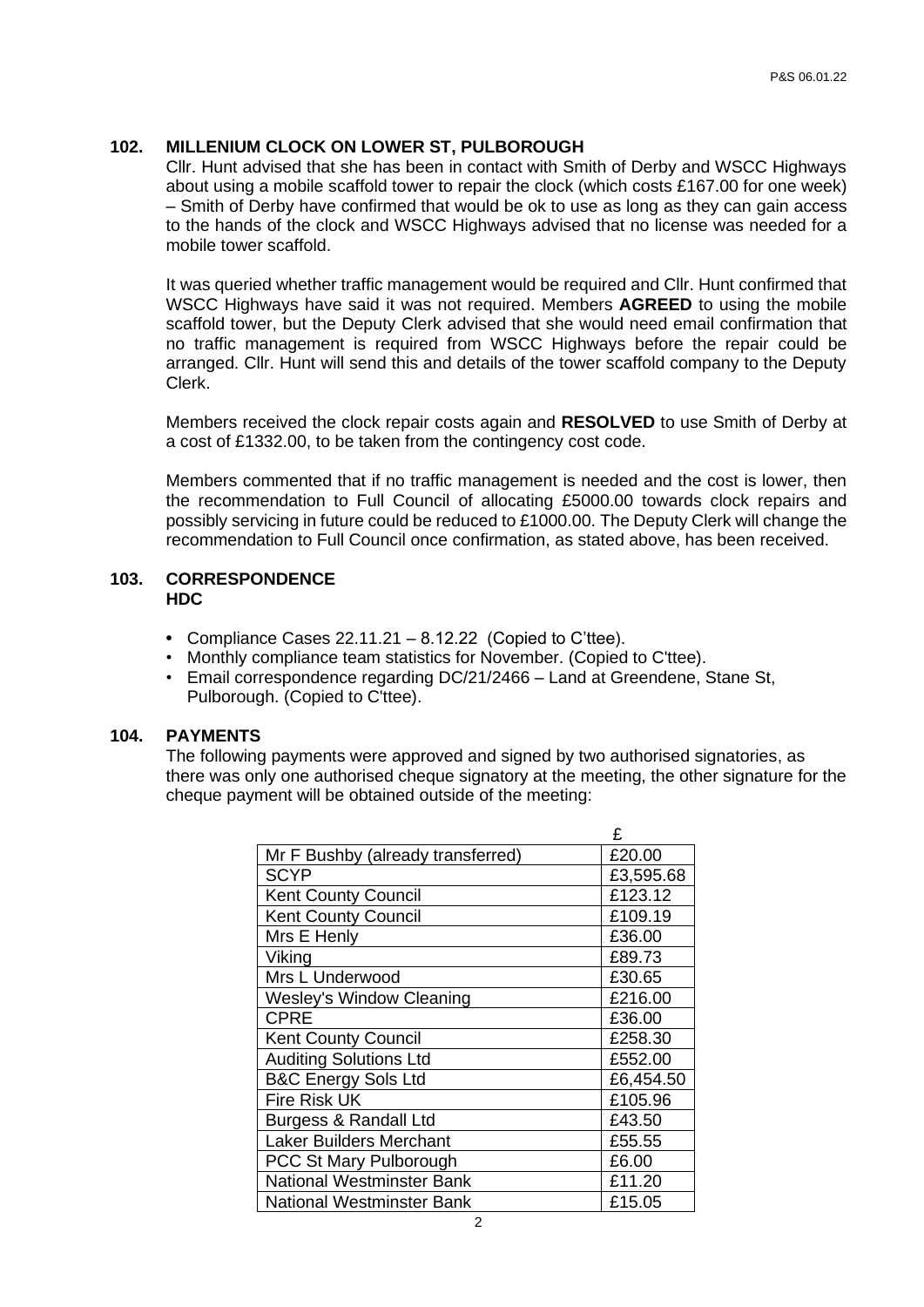| Daisy Communications      | £24.70 |
|---------------------------|--------|
| National Westminster Bank | £29.45 |
| National Westminster Bank | £35.30 |
| HDC.                      | £49.60 |
| HDC.                      | £39.90 |

*The meeting closed at 8.27pm*

………………………………..Chairman

……………………………………Date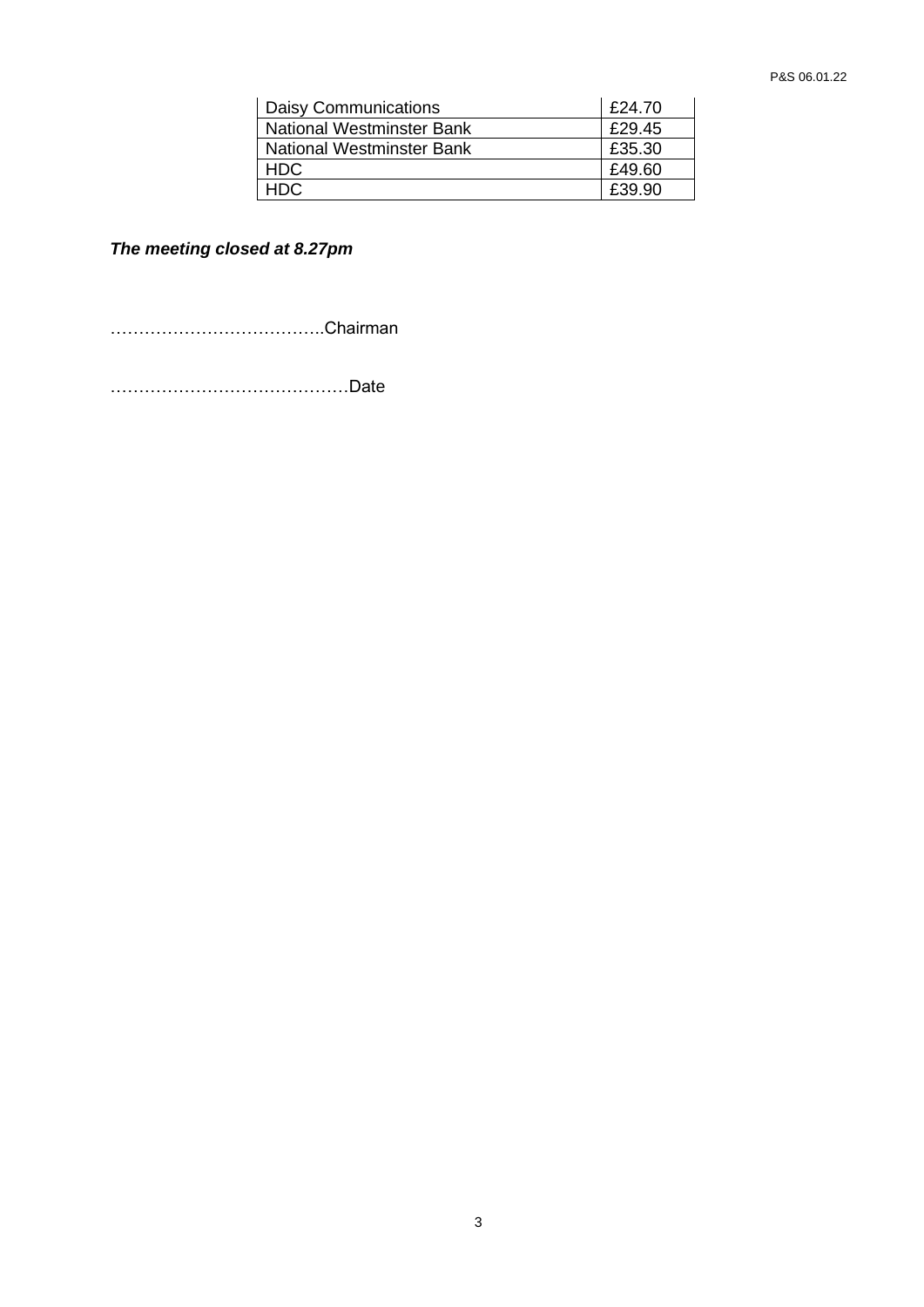# **Recommendations of the Planning & Services Committee meeting held on Thursday 6 th January 2022**

# **DC/21/2407 - Stane Farm Bungalow Stane Street Codmore Hill Pulborough**

Erection of a replacement two storey dwelling. **Objection – Members note this is a retrospective application and the design and location do not comply with the original planning application DC/18/0880.**

# **DC/21/2650 & 2651 - Random Cottage Gay Street Pulborough**

Demolition of 1930's 2 storey rear extension and the glazed roofed open link structure. Erection of replacement 2 storey rear extension and replacement enclosed single storey link building. (Householder Application & Listed Building Consent). **Objection – Overdevelopment & inappropriate development in a conservation area.**

# **DC/21/2625 - Star Farm Gay Street Lane North Heath Pulborough**

Erection of single storey side extension. **No objection.**

# **SDNP/21/04105/FUL - Pulborough Garden Centre Stopham Road Pulborough**

Erection of warehouse building and associated development. **No objection.**

# **DC/21/2439 - Batchellor Monkhouse Stratton House 57 Lower Street Pulborough**

Installation of replacement signage including 1no non illuminated front fascia sign, 1no nonilluminated side fascia sign and 1no nonilluminated hanging sign. **No objection.**

# **DC/21/2667 - Kingfisher Court Lower Street Pulborough**

Replacement of the existing timber windows with white PVCu windows on the north elevation of the site. **Objection – not in keeping with a conservation area.**

## **SDNP/21/04424/HOUS - Tullens Cottage Pickhurst Lane Pulborough RH20 1DA**

Demolition of existing conservatory and erection of a two storey rear extension. **No objection.**

## **DC/21/2280 - F A Holland and Son Funeral Directors 95 Lower Street Pulborough**

Application to confirm the continuous use of the ground floor as a funeral director (Class E) purposes for a period in excess of ten years (Lawful Development Certificate - Existing). **No objection.**

## **DC/21/2760 - Downsview Mare Hill Road Pulborough**

Erection of a part two-storey, part first floor rear/side extension incorporating a balcony and associated alterations. **Objection – the details of the windows and doors need to be known.**

#### **DC/21/0960 - Land at West Glebe Field Church Place Pulborough West Sussex (amended plans)**

Erection of 10 new dwellings, including a new parsonage, church car park, churchyard extension, public open space with associated vehicular and pedestrian access.

## **Objection, for the following reasons:**

- **Pulborough Parish Council's Neighbourhood Plan (NP) states this land is an open space and green site. However, the NP does NOT object to the graveyard extension.**
- **Doesn't include affordable housing.**